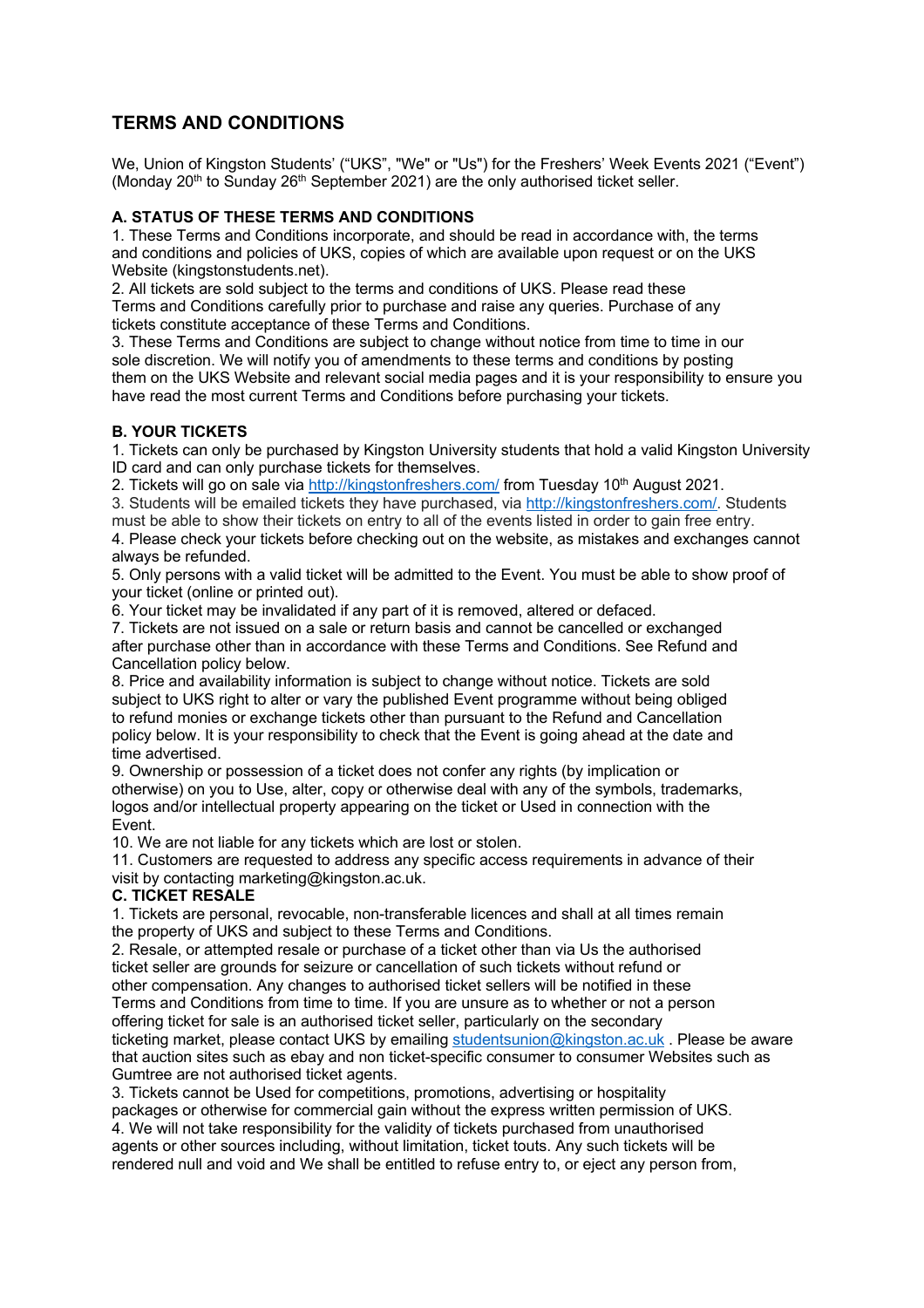the Event whom We reasonably believe to have purchased tickets from any unauthorised source person.

5. We reserve the right to cancel any ticket/s which We reasonably believe to be made with a view to resell such tickets or where the ticket has been purchased Using fraudulent means, such as credit card fraud.

6. Students are able to purchase extra tickets for non-students to attend the events. If a student does buy a ticket for a non-student they must provide the persons name and relevant details when purchasing the ticket and ID must be shown at the event. Tickets bought for non-students are bought at the students risk, we reserve the right to cancel any wristbands and the student (purchaser) is responsible for all tickets bought under their KU number.

# **D. AGE RESTRICTION**

1. This event has the age restriction of 18 years old and over at some of the venues. It is the responsibility of the

student who purchases the ticket that they comply with the said age restriction before purchasing a ticket for themselves. We may ask, at any time, any student to provide photographic proof of identity and age that We reasonably believe does not meet the minimum age requirement for the Events. If you are unable to provide this proof of identification you will not be allowed entry.

2. Normal UK Licensing Laws apply and anyone under the age of 18 years will not be served alcohol. We may ask, at any time, any student to provide photographic proof of identity and age that We reasonably believe does not meet the minimum age requirement for purchasing alcohol. Anyone found purchasing or attempting to buy alcohol on behalf of someone under 18 will be ejected from the Event and may also be liable for prosecution.

### **E. ENTRY**

1. You must be able to show a valid ticket online or printed to gain entry for the whole duration of Freshers week and upon request for inspection at any time. Failure to show your ticket when requested may result in you being ejected from the Event.

2. In order to ensure the security, safety and comfort of all patrons, We reserve the right at our reasonable discretion to refuse admission without compensation or refund.

3. Holding a valid Freshers' ticket only guarantees entry if the venue is under capacity. If the venue is at its capacity limit, you will be asked to wait. You will only be admitted thereafter when the venue is under it's capacity limit.

4. Searching is a condition of entry to protect your safety and that of other customers. Venues will conduct security searches of persons' clothing, bags and other items which they reasonably determine at their discretion on entry and exit and reserve the right to disallow within the Event items which may be illegal or which, in their reasonable opinion may cause danger or disruption to the Event, or other patrons (regardless of whether or not such item is illegal or is carried for specific purposes), which artists performing at the Event or their management have asked Us to prohibit or are otherwise prohibited pursuant to these Terms and Conditions, including, without limitation, food and beverages (other than as required on proven medical grounds) (all such items "Prohibited Items"). Anyone found in possession of illegal or contraband goods may also be liable for prosecution. All items left with stewards before entry into the Event are left at your own risk.

### **F. THE EVENT**

1. There is no re-admission once you have left the any of the Freshers' week events save in limited circumstances at the sole discretion of the venue Event staff/UKS staff.

2. In case of emergency please follow instructions and directions from stewards, staff and/or other officials.

3. Should you experience any problems while at the Event please contact the nearest Steward or the venue security so that every reasonable effort can be made to resolve the issue prior to, or during the Event as complaints are very difficult to resolve after the Event.

4. All venues used during Freshers' week are no smoking premises.

5. Warning – prolonged exposure to loud noise may cause damage to your hearing. Flashing lights may be used during a performance.

6. You may be ejected from the Event or may not be permitted into the Event and will be asked to surrender any tickets you may hold if, in our reasonable opinion, you or your behaviour or any item you are carrying poses a health and safety risk; affects the enjoyment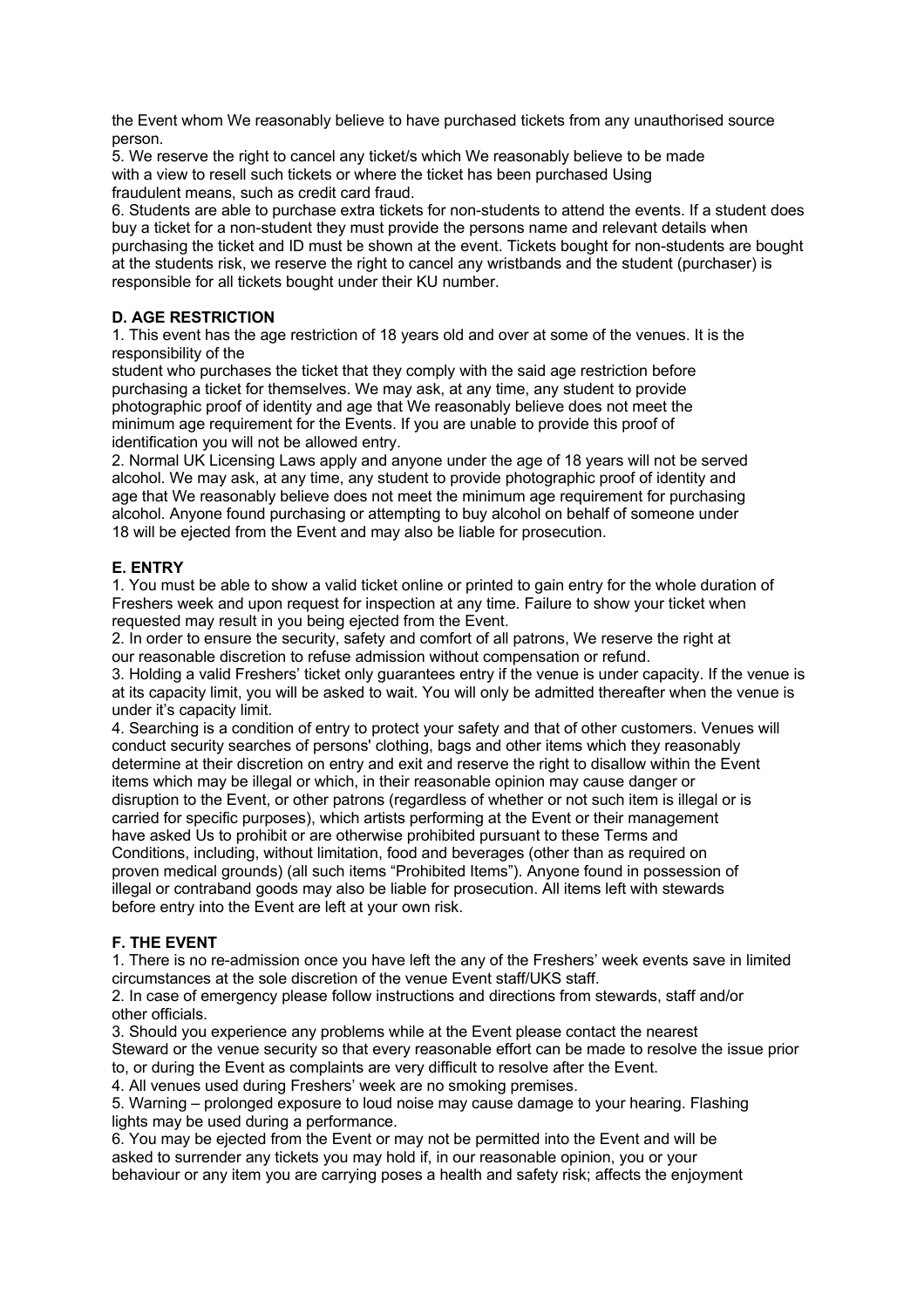of other patrons; affects the running of the Event; may cause damage to or interfere with the property of UKS, the Event venue, hire equipment or any property of any performing artists; is unacceptable; is in breach of these Terms and Conditions; is in breach of the law; is in breach of any rules and regulations or policies of UKS (these include, without limitation, entering any backstage or prohibited areas, standing on seats or on tables and climbing on any Event structure, throwing any objects or substances onto the stage or into the crowd or at another customer); may lead to a breach of any licensing conditions; and/or you refuse to leave a Prohibited Item with our stewards or to be searched.

7. You must leave the Event quietly in consideration for local residents. Any failure to do so may result in you being refused permission to purchase Tickets to future Events. 8. CCTV and film cameras may be present at the Event, this includes filming by the police or security staff carried out for the security of customers. By purchasing a ticket and attending the Event you give your express consent to all such filming and to your actual or simulated likeness being included within any film, photograph, audio and/or audiovisual recording ("Footage"), the copyright of which shall be owned by Us. You further hereby agree that any such Footage may be exploited by Us in any and all media for any purpose at any time throughout the world including Use in commercial distribution or Use for commercial purposes, such as merchandising or DVDs, without payment or compensation.

9. Cameras are normally permitted for personal use though professional cameras and video/audio equipment are strictly prohibited. Live video/audio recordings made without the permission of the artiste/promoter are prohibited.

10. You are required to observe and comply with rules and regulations of the Event and comply with all instructions given to you by Event stewards and staff whilst at the Event. Normal statutory rules and regulations apply and should be observed at the Event, failure to do so may result in ejection from the Event.

11. All advertised times are approximate and subject to change. It is your responsibility to make appropriate arrangements to ensure that you arrive at the Event in sufficient time in case the Event starts early and to ensure that you are able to stay until the close of the Event should you wish to if it overruns. We will not be responsible to make any refund or meet the costs of any alternative travel arrangements or for any loss of enjoyment or other indirect loss as a result of the Event not running to the precise advertised times.

### **G. FOOD AND BEVERAGE**

1. No food or beverages are permitted to be brought into the any of the Freshers' week events by you (save in limited circumstances on medical grounds). A variety of beverages will be available for purchase within the event venues.

2. Bottle tops from all bottled products bought inside the venue will be removed to reduce the risk of them becoming rolling trip hazards, or used as missiles. Occasionally, all drinks will be decanted into plastic cups.

3. When purchasing alcohol if you appear to be under the age of 25 you may be asked for proof of age.

4. All of our venues reserve the right to refuse to serve you alcohol if, in our reasonable opinion, We believe that you are intoxicated or likely to become intoxicated if We serve you further alcoholic beverages.

#### **H. MERCHANDISE**

1. You are not permitted to sell or offer for sale or distribute any items whilst at or in the environs of the Event including, without limitation, merchandise. Tickets, food, beverages, cigarettes or smoking materials.

2. You shall not bring into the Venue or display or distribute (whether for free or with a charge) at the Event any sponsorship, promotional or marketing materials.

#### **I. DATA PROTECTION**

1. To the extent permitted by law, personal information provided by you when you purchase your tickets will be Used for all purposes reasonably connected with the operations of the Event and of UKS.

### **J. REFUNDS AND CANCELLATION**

1. UKS reserves the right to make alterations to the advertised Event, where the alterations are not Material.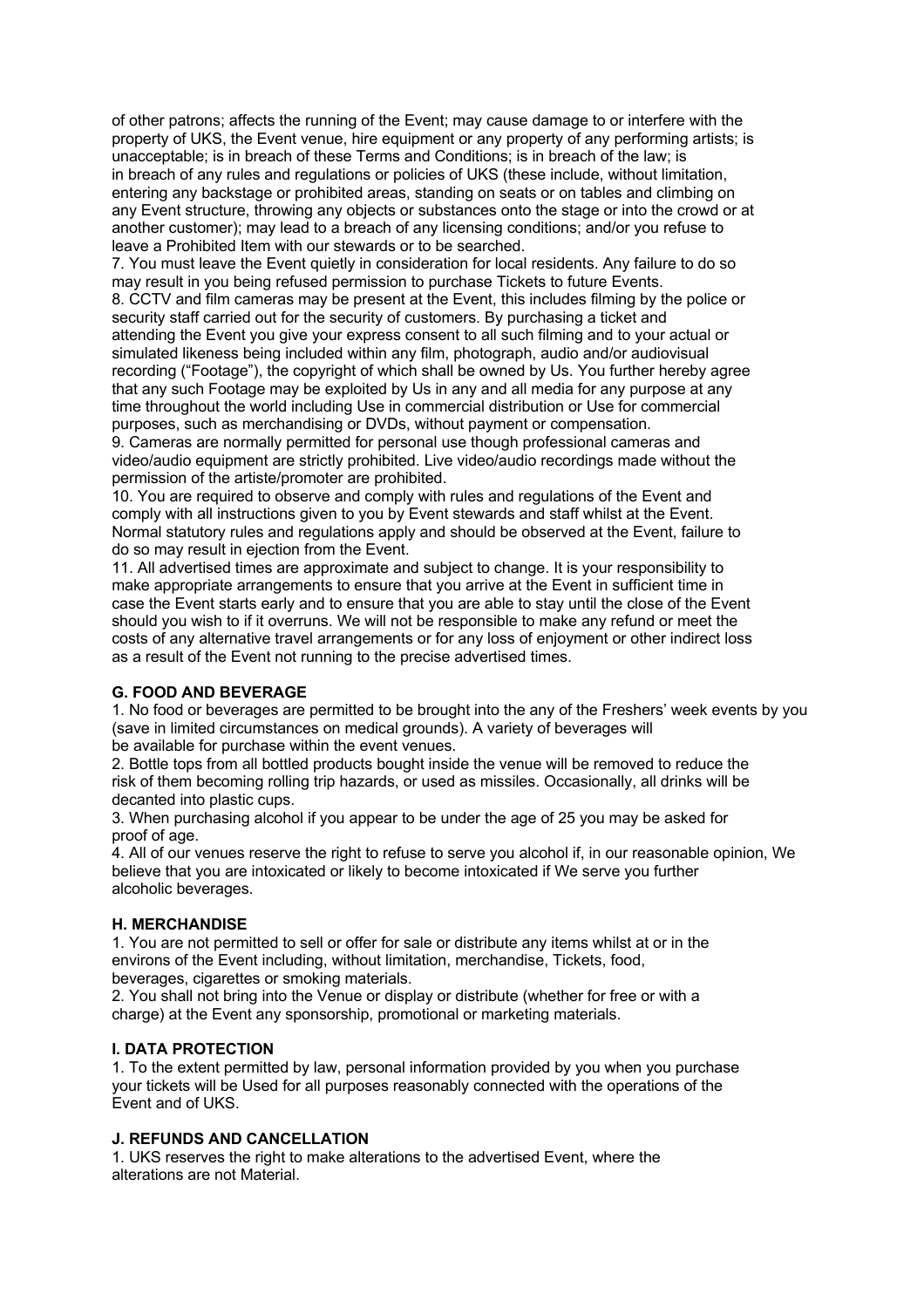2. In the event of a cancellation, postponement or Material alteration of the Freshers' Week you will be entitled to a refund in accordance with the terms and conditions or refund policy. Personal arrangements including travel, subsistence and accommodation in relation to the Event which have been arranged by you are at your own risk. UKS will not have any liability for any such loss of enjoyment or wasted expenditure. A "Material" alteration is a change which in our reasonable opinion makes the Event materially different to the Event which purchasers of the ticket could reasonably expect. Changes to performance times, performers or attractions shall not be a material change. A material change is judged by reference to the nature and billing of the Event. The Event is judged by reference to the overall theme rather than the individual act scheduled to appear. In these cases, no scheduled acts may be considered as headline acts, regardless of their relative fame or prominence in the billing.

3. In order to claim your refund please refer to these terms and conditions of how to claim a refund and contact UKS. UKS may not make a refund if you fail to follow the instructions provided within the notified timeframes. Refunds will only be made to the person who purchased the tickets.

4. It is your responsibility to check that an Event has not been cancelled, rescheduled or made the subject of a material alteration. Information on such matters will be made available as soon as reasonably practicable on the UKS website at http://kingstonfreshers.com/. Customers are advised that the website cannot always be updated immediately and that circumstances giving rise to cancellation or material alterations can sometimes arise immediately prior to any Event.

5. Tickets will not be refunded where they have been used to gain entry to the Event or where you are able to and choose to attend a postponed Event.

6. In the event you are unable to attend due to a positive COVID-19 result or need to isolate, you may be eligible for a refund. In this case, you will need to inform the university of your circumstances through the formal process outlined on the university website and provide proof to UKS in order to process the refund.

### **K. LIABILITY**

1. You agree that We nor our respective servants or agents will be liable for any loss, injury or damage to any person (including you) or property however caused: (a) in any circumstances where there is no breach of a legal duty of care owed by Us or any of our respective servants or agents or (b) to the extent that any increase in any loss or damage results from breach by you of any of these Terms and Conditions.

2. You agree that We shall not be liable to you for any indirect or consequential costs, claims, actual or alleged losses howsoever arising out of or in connection with any Event and/or our obligations hereunder including but not limited to loss of profit, anticipated profits, savings, business or opportunity or loss of publicity or loss of reputation or opportunity to enhance reputation or loss of contract or other economic or consequential loss arising from the performance (or any failure to perform) these Terms and Conditions.

3. UKS will not have any liability to you whatsoever for loss or expenses incurred in connection with the Event or any cancellation of the Event, including, without limitation, costs of any personal travel, accommodation or hospitality arrangements made relating to the Event or the cancellation of the Event.

4. For the purposes of these Terms and Conditions, "Force Majeure" means any cause beyond UKS's control including, without limitation, act of God, war, insurrection, riot, civil disturbances, acts of terrorism, fire, explosion, flood, royal mourning, national mourning, theft of essential equipment, malicious damage, strike, lock out, Weather, third party injunction, national defence requirements, acts or regulations of national or local governments. We will not be liable to you for failure to perform any obligation under these Terms and Conditions to the extent that the failure is caused by a Force Majeure.

5. You will be responsible for all claims, liabilities, damages, costs and expenses suffered or incurred as a result of your breach of these Terms and Conditions or default in the discharge of your obligations.

### **L. GENERAL**

1. To the fullest extent permissible in law, We shall be entitled to assign all and any of our rights and obligations under these Terms and Conditions, provided that your rights are not adversely affected.

2. If any provision of these Terms and Conditions is found to be invalid or unenforceable by a